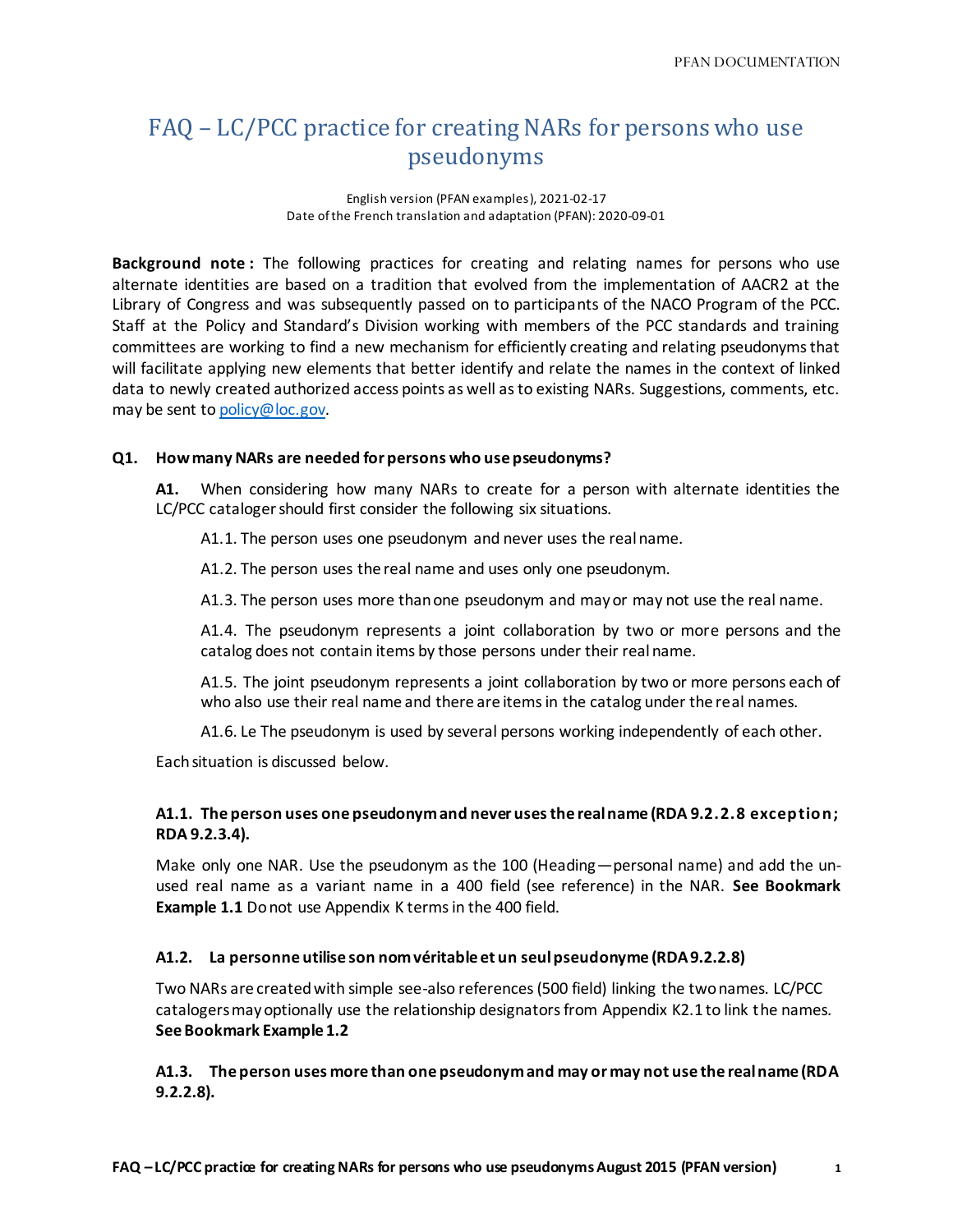NARs are created for all the names including the unused real name if known. When more than two NARs are created one name is selected as the "basic" heading. The basic heading technique simplifies the cross reference structure and provides a name for use when the person is the subject of biographical or critical works. [See **Bookmark Q2** in this FAQ for instructions on how to choose the basic heading and what MARC 21 fields and subfields should be used] See Subject Headings Manual H430 for assigning subject access points.

**Text in 663 field note of the basic heading.** In the NAR chosen as the basic heading for the person provide a 663 note in subfield \$a with the sample text provided below. The text may be adjusted to fit the situation:

Pour les œuvres de cette personne écrites sous d'autres noms, chercher aussi sous : \$b [established form of name] \$b [established form of name]

Precede each name in the 663 note with a subfield \$b.

**Text in 663 note of related names.** In each of the related authority records created for the person, provide a 663 note with the sample text provided below. The text may be adjusted to fit the situation:

Les œuvres de cette personne sont identifiées par le nom utilisé dans le document. Pour une liste d'autres noms utilisés par cette personne, chercher aussi sous : \$b [established form of the name chosen as the basic heading]

#### **See Bookmark Example set 1.3.**

## **A1.4. The pseudonym represents a joint collaboration by two or more persons and the catalog does not contain items by those persons under their real name. (RDA 9.2.2.6, Exception)**

One NAR for the joint pseudonym is created. The un-used names associated with the pseudonym are provided in a 400 field (see reference) on the joint pseudonym NAR. Apply this also in the case where one or more persons write under their real name and the other or others do not. **See Bookmark Example 1.4**

# **A1.5. The pseudonym represents a joint collaboration by two or more persons each of whom also write under their real name and there are items in the catalog under the real names (RDA 9.2.2.8).**

Create one NAR for the joint pseudonym. Use the joint pseudonym as the basic heading. Also, create one NAR each for the associated names. On the joint pseudonym NAR provide a 500 field (see-also reference) for each of the associated real names.

**Text in 663 of the joint pseudonym.** In the joint pseudonym NAR [**See Bookmark Q2** for information on the basic heading technique] provide a 663 notefield with the sample text below. The text may be adjusted to fit the situation:

Pseudonyme conjoint de [names of other persons using the pseudonym given in direct order]. Pour les œuvres de ces personnes écrites sous leurs propres noms, chercher aussi sous: \$b [established form of name] \$b [established form of name]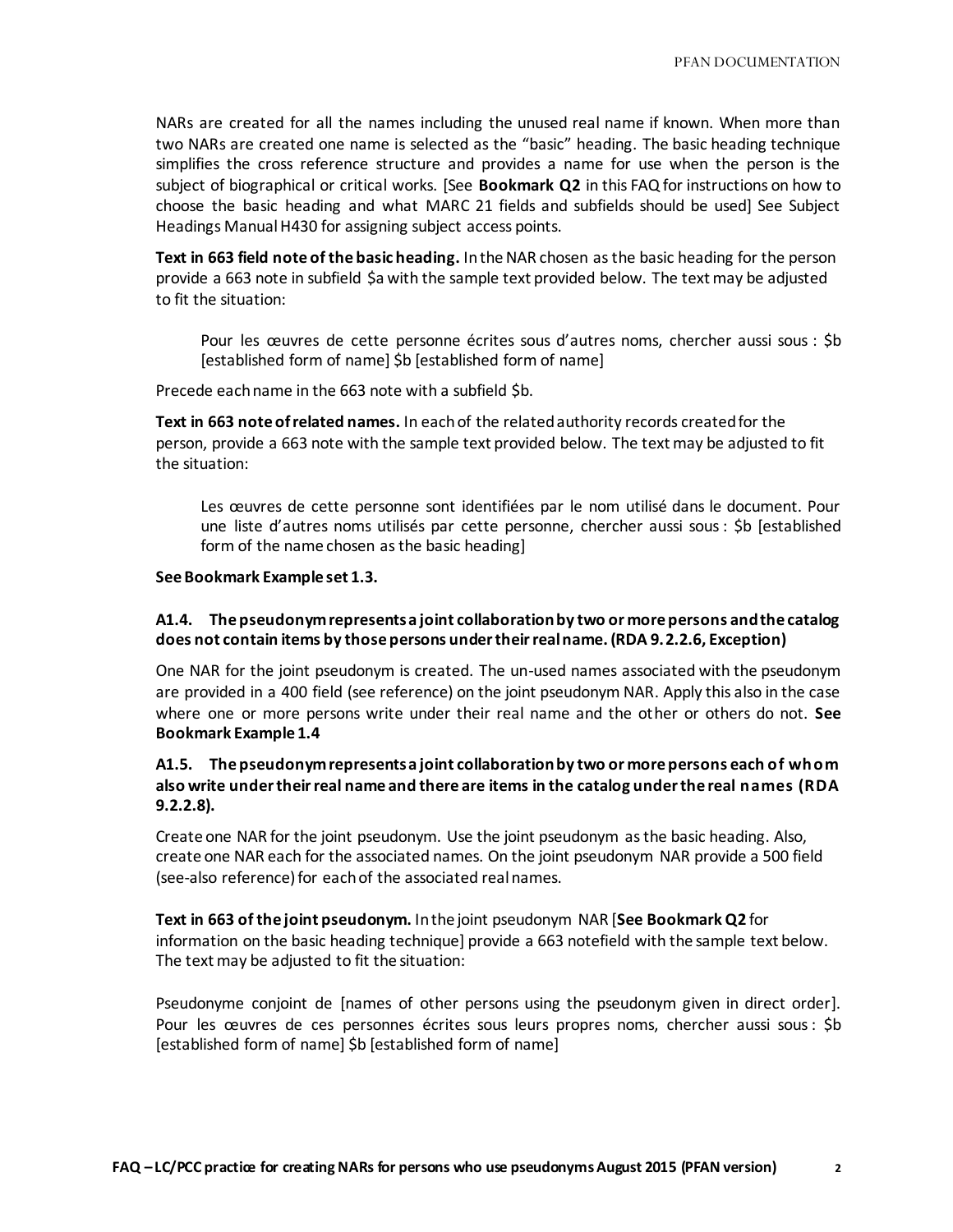**Text in 663 note of the persons using joint pseudonym.** In each of the NARs created for the persons using the joint pseudonym provide a 663 note with the sample text below. The text may be adjusted to fit the situation:

Pour les œuvres de cette personne écrites en collaboration avec [name of the collaborator in direct order], chercher aussi sous : [established form of the joint pseudonym]

#### **See Bookmark Example 1.5**

l

#### **A1.6. The pseudonym is used by several persons working independently of each other.**

Create one NAR for the shared pseudonym and one NAR for each individual using the same pseudonym. The NARs for the names associated with the shared pseudonym are established regardless of whether the persons using the same pseudonym wrote, performed, sang, painted, etc. under that name. Treat the shared pseudonym NAR as the basic heading [See **Q2** for information on basic heading technique]. **See Bookmark Example 1.6** 

**Text in 663 note of the shared pseudonym NAR.** In the shared pseudonym NAR provide a 663 note field with the sample text provided below. The text may be adjusted to fit the situation:

Pseudonyme utilisé par plusieurs personnes qui écrivent individuellement<sup>1</sup>. Pour les œuvres de ces personnes écrites sous leurs propres noms ou d'autres noms, chercher aussi sous : \$b [established form of name] \$b [established form of name] \$b [established form of name]

**Text in 663 note of NAR persons sharing pseudonym.** In each of the NARs created for the persons using the shared pseudonym provide a 663 note with the sample text provided below. The text may be adjusted to fit the situation:

Pour les œuvres de cette personne écrites sous un autre nom, chercher aussi sous<sup>2</sup> : \$b [established form of the shared pseudonym]

 $1$  The wording of this sentence has been adapted in the French version to reflect the wording used in the DCM 21.

<sup>2</sup> In the original English version, the note begins with the words "For works of this author written under other names". The wording of the note has been corrected in the French version to reflect the fact that the note refers to a single name.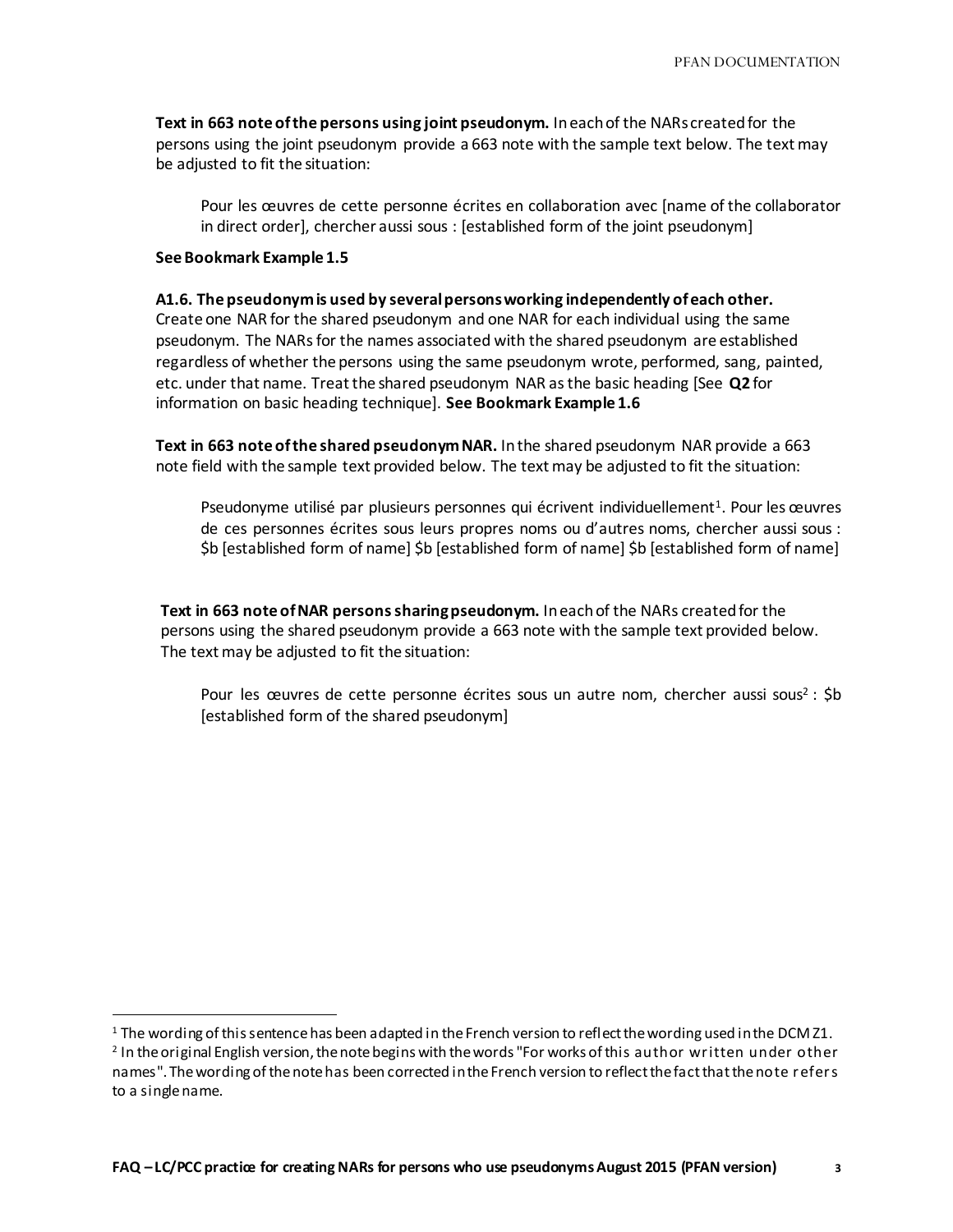# **Q2. How do I decide which name to choose as the basic heading when creating NARs for a person with multiple pseudonyms? (DCM Z1 663—Complex see-also reference—Names)**

**A2.** Choose as the basic heading the predominant (most commonly found) form of name. If it is not possible to determine a predominant form choose the real name as the basic heading.

In the NAR chosen as the basic heading include the following MARC 21 tags:

- Add a 500 field (see-also reference) for each of the associated names.
- Add to each 500 field a subfield \$w coded "nnnc".
- Add a 663 note field with text explaining the relationship in subfield \$a.[See A1.3, A1.5, and A1.6 in this FAQ for sample text to use]
- In subfield \$b of the 663 note list all the associated names in the established form as provided in the see-also references, precede each additional name with a subfield \$b; do not include any other subfields; do not end the 663 field with a full stop.

In the NAR of each of the associated names include the following:

- Add a 500 field see-also reference linking to the name chosen as the basic heading.
- Add a subfield \$w coded "nnnc" to the 500 field.
- Add a 663 note field with text explaining the relationship to the basic heading in subfield Sa.
- In the 663 note subfield \$b give only the name in the 100 (name heading) of the basic heading NAR.

# **Q3. Is it required to make a NAR for every pseudonym associated with a person? Some persons purport to have ten or more pseudonyms but in my catalog we only have works under one or two of those names – are there limits set on the number of NARs required? (DCM Z1 667 Cataloger Note section)**

**A3.** RDA does not set any limits on how many names should be created for persons using pseudonyms. In a shared environment it can be assumed that all users of the database would benefit from authority work performed by others. This is especially true of public libraries which may have items under each name. However, given the reality of dwindling resources for creating NARs, catalogers may exercise judgment and limit the number of NARs created for authors with a large number of pseudonyms to just those pseudonyms for which there are works in the catalog and then document the decision in a 667 note.

Once a decision is made to limit the number of NARs, add a 667 note listing all the names not established following the suggested text:

Pseudonymes non trouvés dans les œuvres publiées : [list of identities not established]

The 667 note will explain that not all pseudonyms have NARs created for them; however, any name listed may be established when needed and deleted from the 667.See Bookmark Example 3

Note that any name recorded in the 667 field may not be used in a 400 field as a see reference. Pseudonyms are considered to be the name of a different identity that a person wishes to assume for whatever reason (e.g., political, commercial, contractual) and is therefore not eligible to be used as a variant. If access to a different named identity is important, a separate NAR should be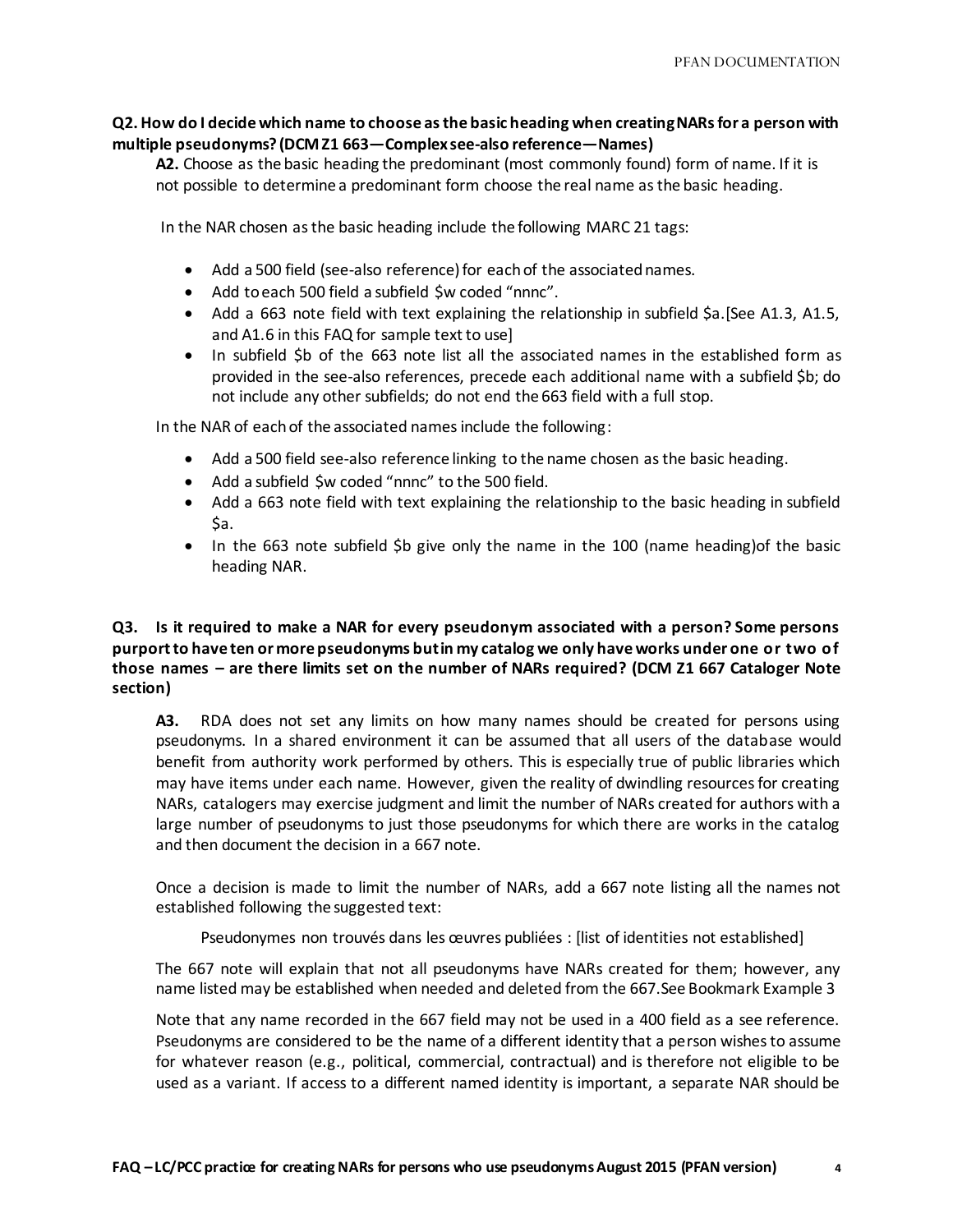made. Do not consider that variant forms of a person's name are pseudonyms unless there is explicit evidence.

# **Q4. Should the 663 note technique also be used in a corporate name NAR when providing 500 see also references for the members of a group? (RDA Chapter 30)**

**A4.** No, the 663 note technique is only used to link personal names (100 field) to personal names (500 field). When linking the personal name of a musician to a musical group the linking 500 fields are constructed as simple see-also references. The same is true for the personal names of members of any group, heads of state, etc. RDA catalogers may choose to use Appendix K relationship designations to relate corporate names with personal names but a 663 note is not used. **See Bookmark Example 4**

## **Q5. Can the 663 note be used without coding the 500 field with subfield \$w nnnc? (MARC 21 Format for Authority Records, 663 field)**

**A5.** No, the 663 note must have a corresponding 500 field (see-also reference) with a subfield \$w coded nnnc. The subfield \$w should only be used in the see-also reference (500 field) of a NAR that contains a 663 note.

# **Q6. What about creating NARs for non-contemporary persons? Where is the guidance?**

**A6.** Under RDA there is no contemporary vs. non-contemporary limitation on creation of separate NARs for each name a person uses. **See Bookmark Example 6**

## **Q7. What about variants of the real name used concurrently by authors?**

**A7.** If an author uses variants of their real name concurrently (as opposed to abandoning one real name in favor of another) and this usage can be ascribed to the fact that works written under one name are in different subject areas from works written under other name(s), treat the case in the same way as pseudonyms and follow the response in A1 in this FAQ for the details of using multiple headings. Note: apply this interpretation only in retrospect, after information received from publications, etc., has begun to provide the necessary evidence and this evidence is clear or in cases where the author has declared that intent. **See Bookmark Example 7**

# **Q8. How do I handle a situation when a pseudonym conflicts with another name? Do I create an undifferentiated NAR, or add the name to an undifferentiated NAR if it already exists?**

**A8.** Although RDA recognizes the existence of undifferentiated personal name authority records (RDA 8.11), the Program for Cooperative Cataloging (PCC) has implemented a policy that prohibits the establishment of new undifferentiated personal name authority records coded RDA, and prohibits the addition of new identities to existing undifferentiated personal name authority records. When a pseudonym conflicts with another name, one of the additions in RDA 9.19.1.2 – 9.19.1.8 should be applied to the pseudonym in order to create a unique authorized access point. **See Bookmark Example 8.**

# **Q9. How do I handle LC classification numbers: Do I add the same LCC (053) on each NAR of a pseudonym? What if the pseudonym is used on non-literary works?**

**A9.** Consult LC's Classification and Shelflisting Manual, Section F632 for guidance. A quick response to this question is that Paragraph 1.d in Section F632 states: "… Class works by or about an author who writes under several pseudonyms in the single number that has been established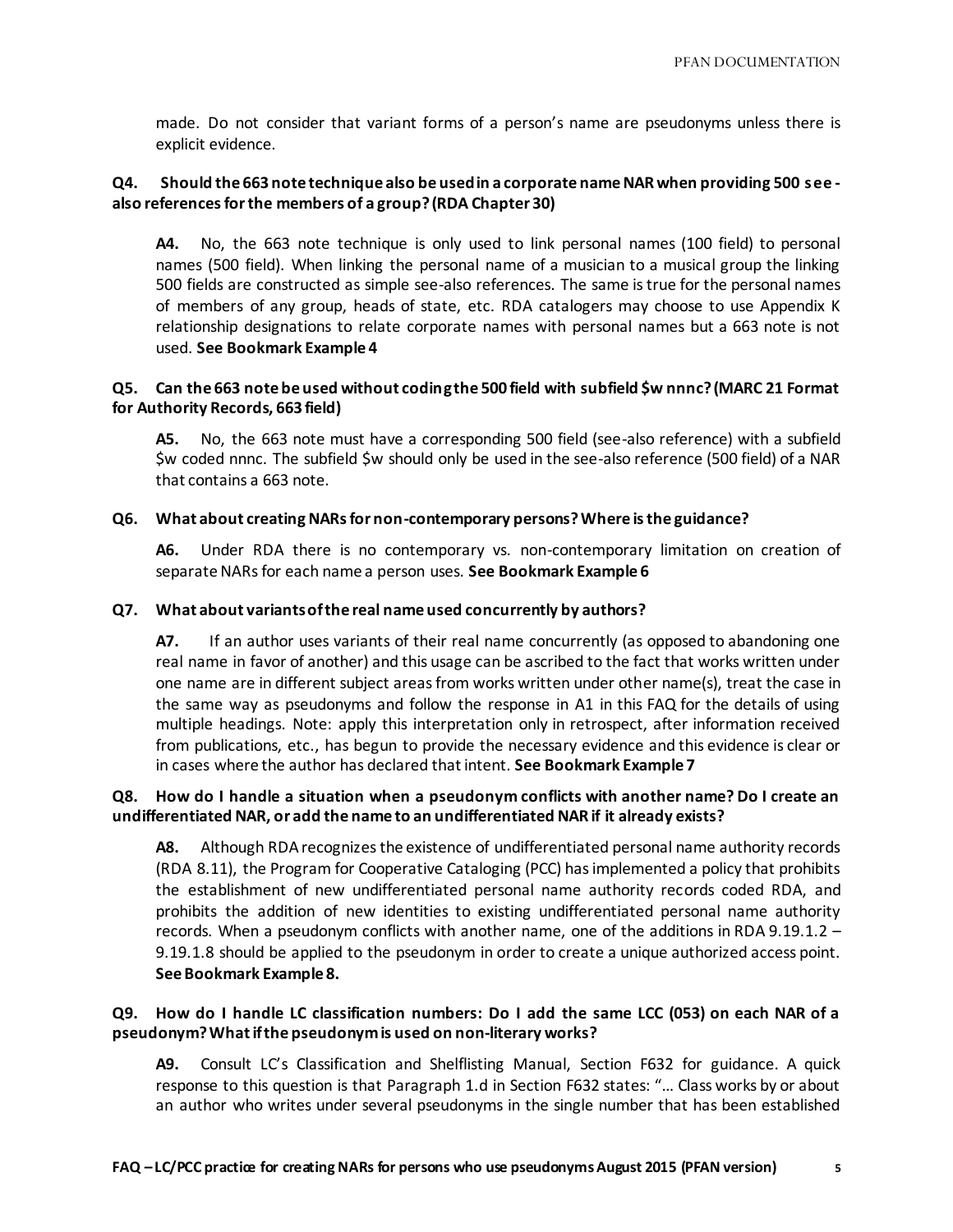for that author, regardless of the name under which the work being cataloged has been entered." Paragraph 6 Adding literary author numbers to name authority records provides the following guidance: "… For authors who write literary works under more than one name and who have authority records for each name, a 053 field is added to each record. …" If an author uses a pseudonym for non-literary works LCC (053) numbers are not added to the NAR for that pseudonym.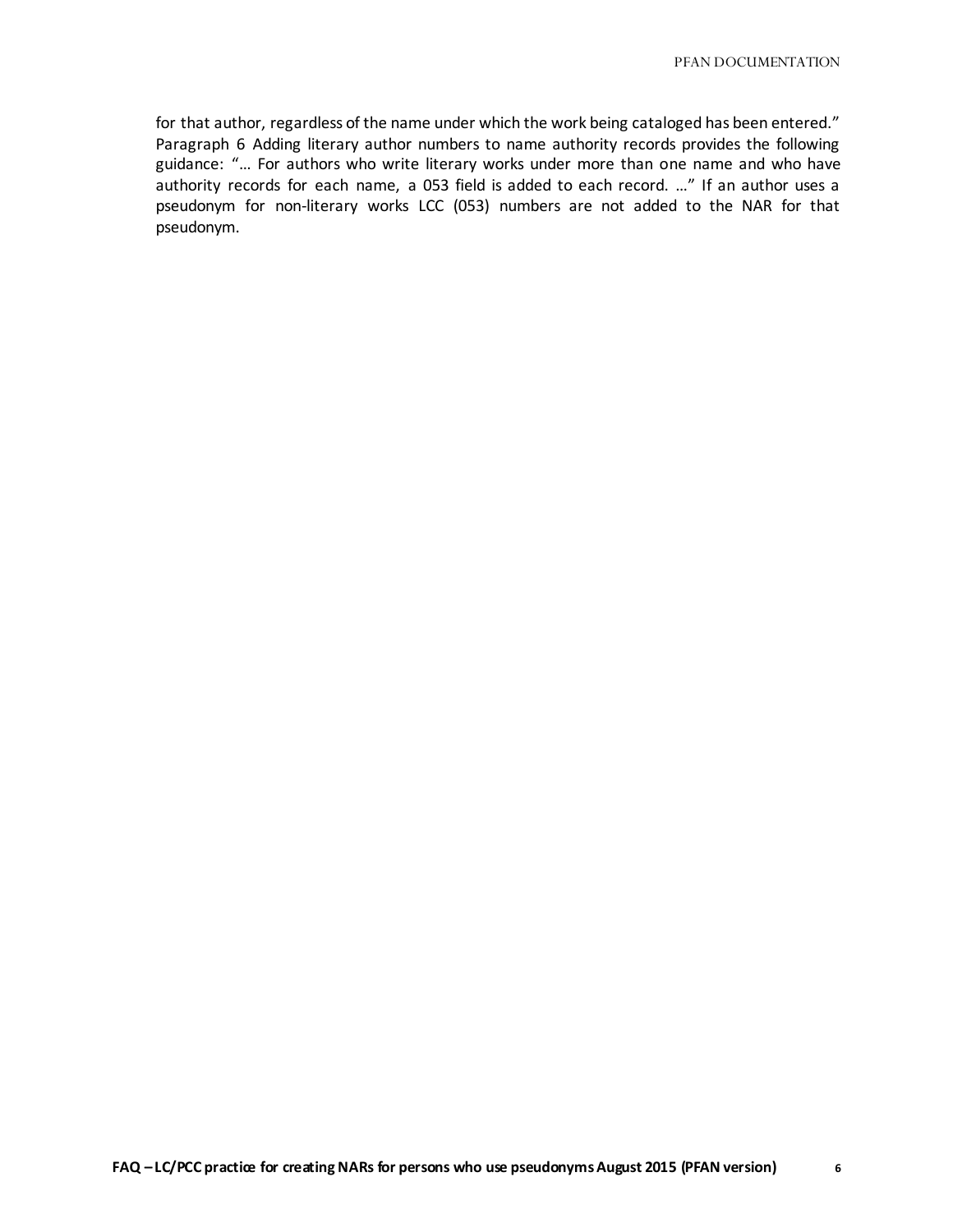#### **EXEMPLES :**

*Note : the following examples do not show the complete reference structure and no 670 information is provided – only relevant or sufficient information to demonstrate the point has been included.*

#### **Examples in response to question 1:**

**Example 1.1 :** The person uses one pseudonym and never uses the real name - One NAR

|  | 1 100   1#   \$a Quinn, Julia, \$d 1970-                  |
|--|-----------------------------------------------------------|
|  | $\vert$ 400   1#   \$a Pottinger, Julie Cotler, \$d 1970- |

The person uses only pseudonym; real name is a 400 see reference.

**Example 1.2:** Person uses both the real name and one pseudonym - Two NARs; real name is added as a simple 500 see-also reference.

|  | 100   1#   \$a Sandford, John, \$d 1944 février 23-      |
|--|----------------------------------------------------------|
|  | $\vert$ 500 $\vert$ 1# $\vert$ \$a Camp, John, \$d 1944- |

|  | $\vert$ 100 $\vert$ 1# $\vert$ \$a Sandford, John, \$d 1944 février 23-        |
|--|--------------------------------------------------------------------------------|
|  | $\sqrt{500}$ 1# $\sqrt{5}$ w r \$i Identité réelle : \$a Camp, John, \$d 1944- |

Reciprocal NAR is made with simple 500 see-also.

|  | $100$   1#   \$a Camp, John, \$d 1944-                          |
|--|-----------------------------------------------------------------|
|  | $\sqrt{500}$ 1# $\sqrt{5}$ Sandford, John, \$d 1944 février 23- |

|  | $100$   1#   \$a Camp, John, \$d 1944-                                                               |
|--|------------------------------------------------------------------------------------------------------|
|  | $\vert$ 500 $\vert$ 1# $\vert$ \$w r \$i Identité alternative : \$a Sandford, John, \$d 1944 février |

**Example 1.3:** The person uses more than one pseudonym but may or may not use the real name – 3 or more NARs – Apply basic heading technique.

Choose a basic heading  $-$  use a 663 note with the sample text and list all the names to be linked. Precede each name with a subfield \$b but do not add any subfields in the name portion. Add a 500 field for each name and use a subfield \$w coded "nnnc" in each 500 field. Create NARs for each 500 and refer back only to the name on the basic heading NAR.

|  | $100 \mid 1#$ \$a Barbet, Pierre                 |
|--|--------------------------------------------------|
|  | 500   1#   \$w nnnc \$a Avice, Claude, \$d 1925- |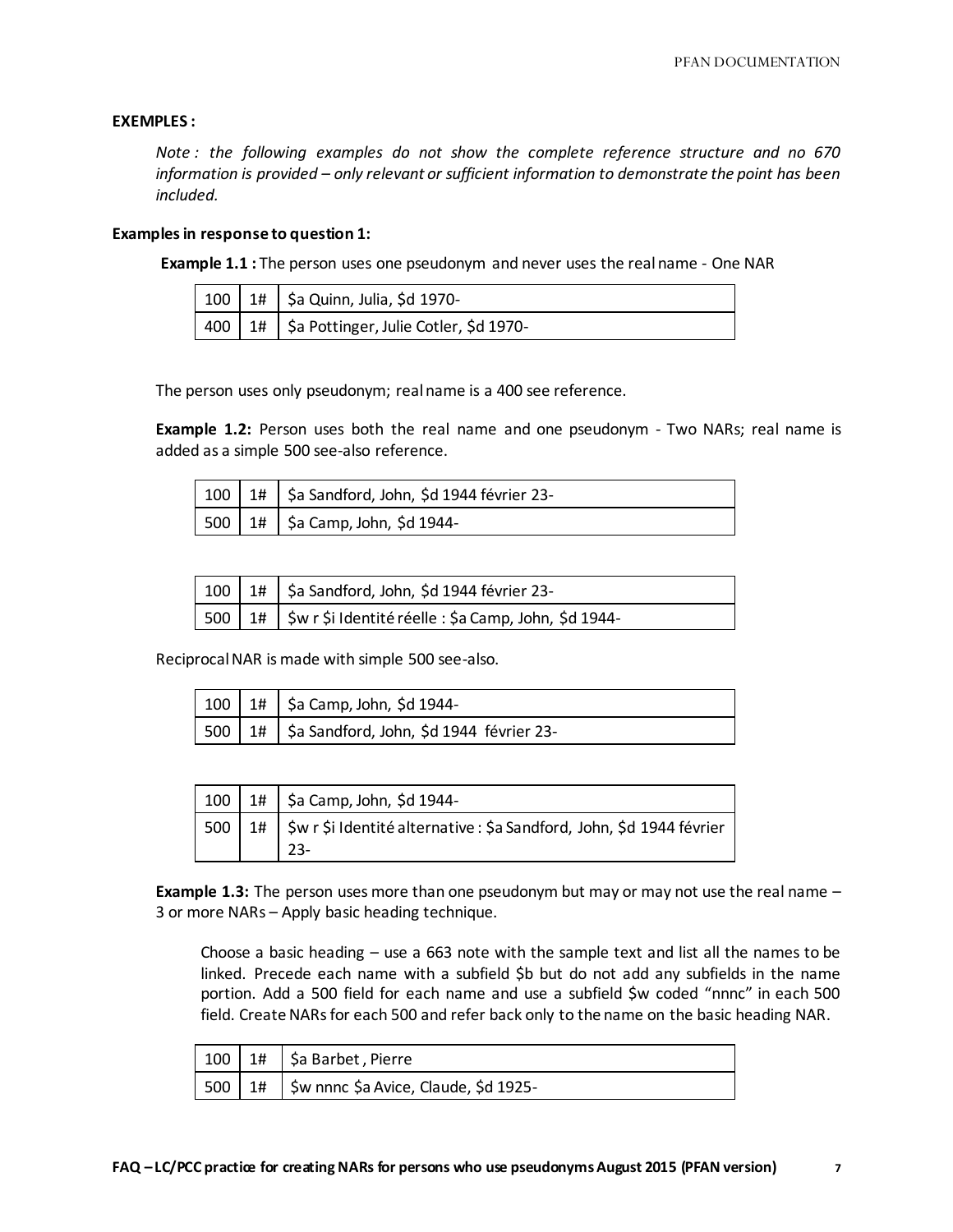| 500 | 1#    | \$w nnnc \$a Maine, David                                                                                                                                           |
|-----|-------|---------------------------------------------------------------------------------------------------------------------------------------------------------------------|
| 500 | $1\#$ | \$w nnnc \$a Sprigel, Oliver, \$d 1925-                                                                                                                             |
| 663 | ##    | \$a Pour les œuvres de cette personne écrites sous d'autres<br>noms, chercher aussi sous : \$b Avice, Claude, 1925- \$b Maine,<br>David \$b Sprigel, Olivier, 1925- |

In the NARs created for each name used by the author the text of the 663 note will direct the user only to the name on the basic heading NAR. The 500 see-also reference for the basic heading contains a subfield \$w coded "nnnc".

| 100 | $1\#$ | \$a Avice, Claude, \$d 1925-                                                                                                                                                                    |
|-----|-------|-------------------------------------------------------------------------------------------------------------------------------------------------------------------------------------------------|
| 500 | 1#    | \$w nnnc \$a Barbet, Pierre                                                                                                                                                                     |
| 663 | ##    | \$a Les œuvres de cette personne sont identifiées par le nom<br>utilisé dans le document. Pour une liste d'autres noms utilisés<br>par cette personne, chercher aussi sous : \$b Barbet, Pierre |

| 100 | $1\#$ | Sa Maine, David                                                                                                                                                                                 |
|-----|-------|-------------------------------------------------------------------------------------------------------------------------------------------------------------------------------------------------|
| 500 | 1#    | \$w nnnc \$a Barbet, Pierre                                                                                                                                                                     |
| 663 | ##    | \$a Les œuvres de cette personne sont identifiées par le nom<br>utilisé dans le document. Pour une liste d'autres noms utilisés<br>par cette personne, chercher aussi sous : \$b Barbet, Pierre |

| 100 | 1# | \$a Sprigel, Oliver, \$d 1925-                                                                                                                                                                  |
|-----|----|-------------------------------------------------------------------------------------------------------------------------------------------------------------------------------------------------|
| 500 | 1# | \$w nnnc \$a Barbet, Pierre                                                                                                                                                                     |
| 663 | ## | \$a Les œuvres de cette personne sont identifiées par le nom<br>utilisé dans le document. Pour une liste d'autres noms utilisés<br>par cette personne, chercher aussi sous : \$b Barbet, Pierre |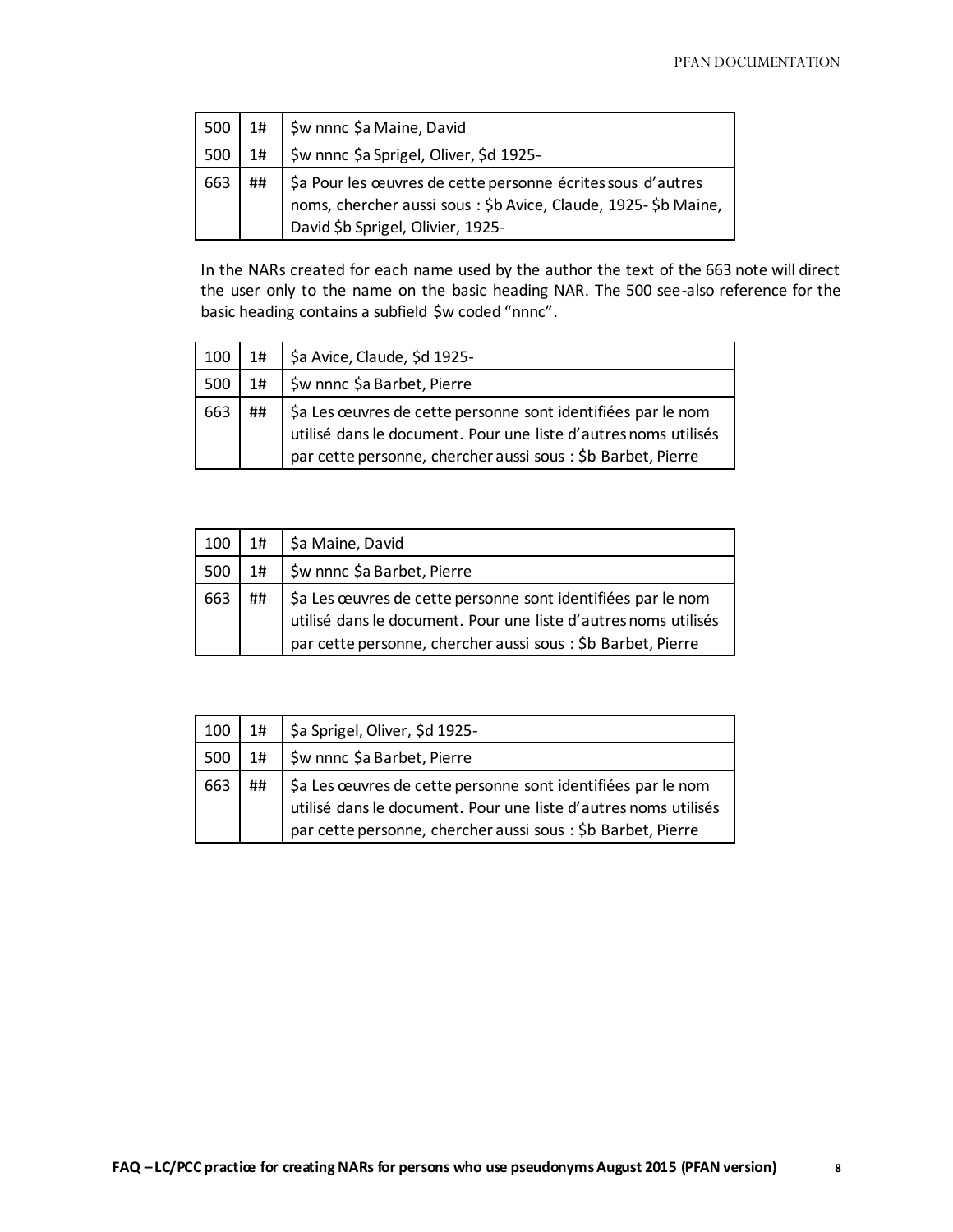**Example 1.4:** The pseudonym represents a joint collaboration by two or more persons and the catalog does not contain items by those persons under their real names – One NAR. If a mixture of used and unused real names apply a combination of examples 1.4 and 1.5 as needed.

| 100 | 1# | \$a Rosslyn, Virginia                                                                                                                                       |
|-----|----|-------------------------------------------------------------------------------------------------------------------------------------------------------------|
| 400 | 1# | \$a Rivenbark, Isabelle A.                                                                                                                                  |
| 400 | 1# | \$a Luna, Claire D.                                                                                                                                         |
| 670 | ## | \$a Cat power, 2001 : \$b p. de t. (Virginia Rosslyn) rabat arrière<br>(Virginia Rosslyn est le pseudonyme d'Isabelle A.<br>Rivenbark et de Claire D. Luna) |

| 100 | $1\#$ | \$a Agi, Tadashi, \$d 1962-                                                                                                                                                                 |
|-----|-------|---------------------------------------------------------------------------------------------------------------------------------------------------------------------------------------------|
| 400 | 1#    | \$a Kibayashi, Yuko                                                                                                                                                                         |
| 500 | 1#    | \$w nnnc \$a Kubayashi, Shin, \$d 1962-                                                                                                                                                     |
| 663 | ##    | \$a Pseudonyme conjoint de Yuko et Shin Kibayashi. Pour les<br>œuvres de ces personnes écrites sous leur propres noms ou<br>d'autres noms, chercher aussi sous : \$b Kibayashi, Shin, 1962- |
| 670 | ##    | \$a Kami no shizuku, 2005: \$b p. de t. (Agi Tadashi)                                                                                                                                       |

**Example 1.5:** The pseudonym represents a joint collaboration by two or more persons each of whom write under their real name and there are items in catalog under the real names – Multiple NARs

Use the joint pseudonym as the basic heading NAR and make reciprocal NARs for the name of each of the persons using the joint pseudonym.

| 100 | 1# | \$a Alexander, Hannah                                                                                                                                                                         |
|-----|----|-----------------------------------------------------------------------------------------------------------------------------------------------------------------------------------------------|
| 500 | 1# | \$w nnnc \$a Hodde, Cheryl                                                                                                                                                                    |
| 500 | 1# | \$w nnnc \$a Hodde, Melvin                                                                                                                                                                    |
| 663 | ## | \$a Pseudonyme conjoint de Cheryl Hodde et Melvin Hodde.<br>Pour les œuvres de ces personnes écrites sous leurs propres<br>noms, chercher aussi sous : \$b Hodde, Cheryl \$b Hodde,<br>Melvin |

Note the sample text used for the basic heading NAR and the text on each of the reciprocal NARs.

| 100 |    | 1# \$a Hodde, Cheryl                                                                                                     |
|-----|----|--------------------------------------------------------------------------------------------------------------------------|
| 500 | 1# | \$w nnnc \$a Alexander, Hannah                                                                                           |
| 663 | ## | \$a Pour les œuvres de cette personne écrites en collaboration<br>avec Melvin Hodde, chercher aussi sous: \$b Alexander, |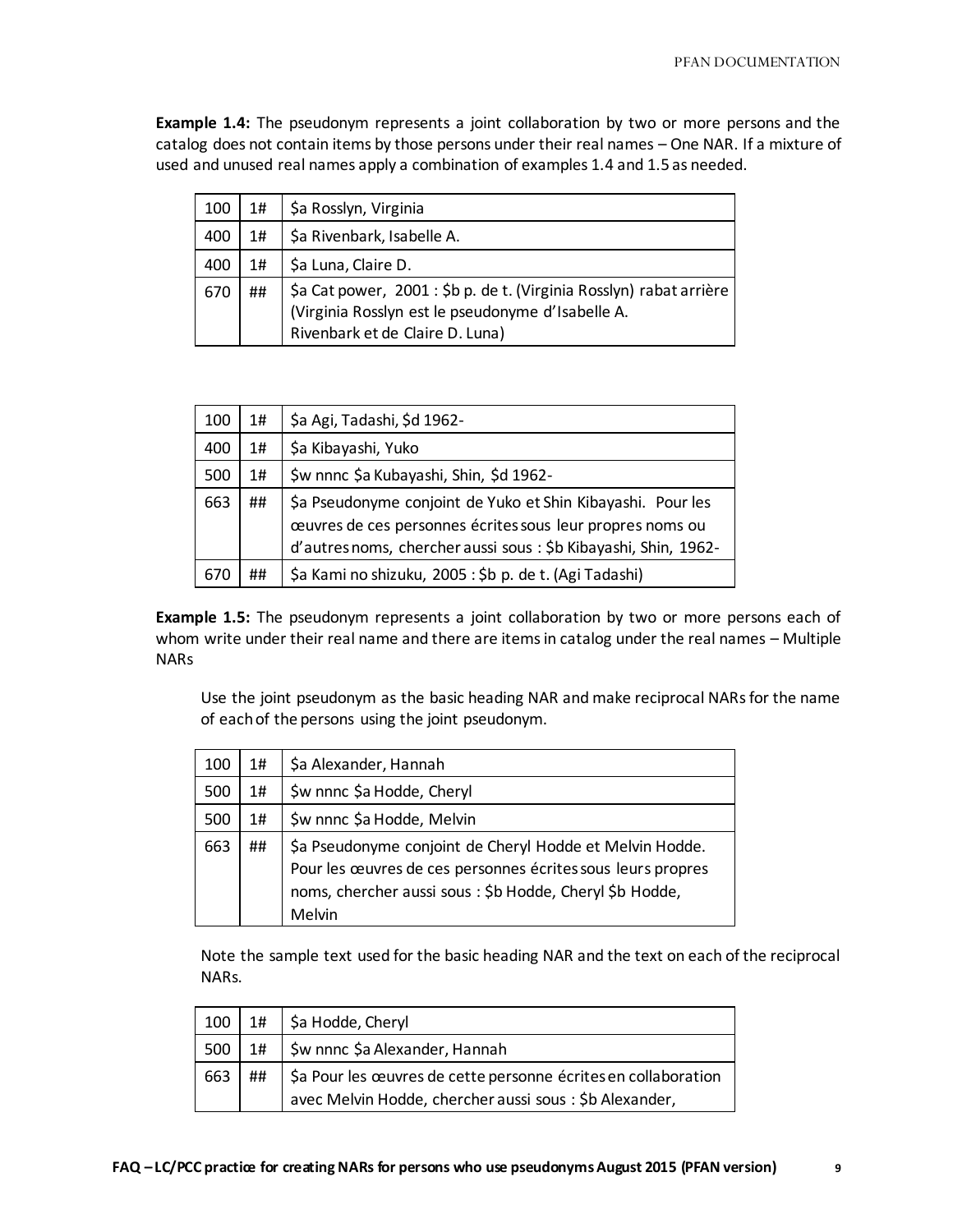|  | Hannah |
|--|--------|
|  |        |

|          |    | $100$   1#   \$a Hodde, Melvin                                 |
|----------|----|----------------------------------------------------------------|
| $500$ 1# |    | \$w nnnc \$a Alexander, Hannah                                 |
| 663      | ## | \$a Pour les œuvres de cette personne écrites en collaboration |
|          |    | avec Cheryl Hodde, chercher aussi sous: \$b Alexander, Hannah  |

**Example 1.6 :** The pseudonym is used by several persons working independently of each other. Multiple NARs:

Use the shared pseudonym as the basic heading. List all users of the name in the 663 note. Create a reciprocal NAR for the name of each person using the shared pseudonym; these persons may or may not have works issued under that name.

| 100 | 1#    | \$a Meadows, Daisy                                                                                                                                                                                                                                                                          |
|-----|-------|---------------------------------------------------------------------------------------------------------------------------------------------------------------------------------------------------------------------------------------------------------------------------------------------|
| 500 | 1#    | \$w nnnc \$a Bentley, Sue, \$d 1951-                                                                                                                                                                                                                                                        |
| 500 | $1\#$ | \$w nnnc \$a Chapman, Linda                                                                                                                                                                                                                                                                 |
| 500 | 1#    | \$w nnnc \$a Dhami, Narinder                                                                                                                                                                                                                                                                |
| 500 | 1#    | \$w nnnc \$a Mongredien, Sue                                                                                                                                                                                                                                                                |
| 663 | ##    | \$a Pseudonyme utilisé par plusieurs personnes qui écrivent<br>individuellement <sup>3</sup> . Pour les œuvres de ces personnes écrites<br>sous leurs propres noms ou d'autres noms, chercher aussi<br>sous: \$b Bentley, Sue \$b Chapman, Linda \$b Dhami, Narinder<br>\$b Mongredien, Sue |

NARs for each name are made with a 500 see-also reference with subfield \$w coded nnnc and a 663 note pointing only to the basic heading NAR.

|          |      | 100   1#   \$a Bentley, Sue, \$d 1951-                                   |
|----------|------|--------------------------------------------------------------------------|
| $500$ 1# |      | Sw nnnc \$a Meadows, Daisy                                               |
| 663      | * ## | \$ \$ } \$ \$ \$ pour les œuvres de cette personne écrites sous un autre |
|          |      | nom <sup>4</sup> , chercher aussi sous: \$b Meadows, Daisy               |

l

 $3$  The wording of this sentence has been adapted in the French version to reflect the wording used in the DCM 21. 4 In the original English version, the note begins with the words "For works of this author written under other names". The wording of the note has been corrected in the French version to reflect the fact that the note refers to a single name.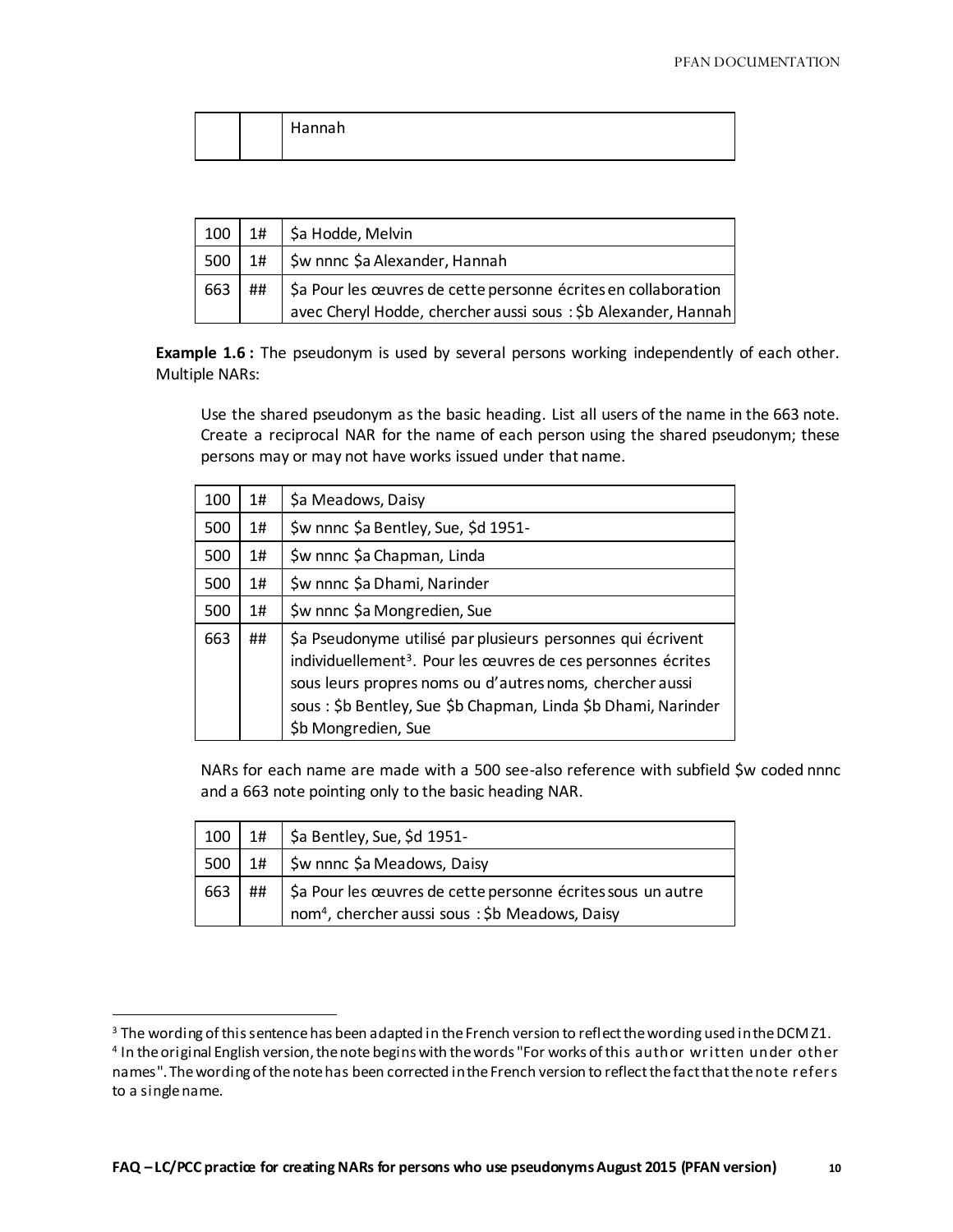|          | $100$   1#   \$a Chapman, Linda                             |
|----------|-------------------------------------------------------------|
| $500$ 1# | \$w nnnc \$a Meadows, Daisy                                 |
| 663 ##   | \$a Pour les œuvres de cette personne écrites sous un autre |
|          | nom <sup>4</sup> , chercher aussi sous: \$b Meadows, Daisy  |

|          |    | $100$   1#   \$a Dhami, Narinder                                      |
|----------|----|-----------------------------------------------------------------------|
| $500$ 1# |    | \$w nnnc \$a Meadows, Daisy                                           |
| 663      | ## | \$ \$ } \$ \$ pour les œuvres de cette personne écrites sous un autre |
|          |    | nom <sup>4</sup> , chercher aussi sous: \$b Meadows, Daisy            |

| 100 | 1#    | \$a Mongredien, Sue                                                                                                       |
|-----|-------|---------------------------------------------------------------------------------------------------------------------------|
| 500 | $1\#$ | \$w nnnc \$a Meadows, Daisy                                                                                               |
| 663 | ##    | \$a Pour les œuvres de cette personne écrites sous un autre<br>nom <sup>4</sup> , chercher aussi sous: \$b Meadows, Daisy |

**Example in response to question 3:** The person has a large number of pseudonyms –Multiple NARs

The person has a large number of pseudonyms; basic heading is identified and 663 note technique is used; 500 see-also references with subfield \$w coded nnnc made for names found in catalog and a 667 note is used to show that others were not established. [Set of reciprocal NARS not given for this example]

| 100 | 1#    | \$a Mullen, Frederic                                                                                                                                                                                   |
|-----|-------|--------------------------------------------------------------------------------------------------------------------------------------------------------------------------------------------------------|
| 500 | 1#    | \$w nnnc \$a Durand, Émil                                                                                                                                                                              |
| 500 | $1\#$ | \$w nnnc \$a Lemieux, Anton                                                                                                                                                                            |
| 500 | 1#    | \$w nnnc \$a Lessoné, Bertand                                                                                                                                                                          |
| 500 | 1#    | \$w nnnc \$a Lind, Gustave                                                                                                                                                                             |
| 500 | 1#    | \$w nnnc \$a Morel, Jean \$c (Musicien)                                                                                                                                                                |
| 663 |       | \$a Pour les œuvres de cette personne écrites sous d'autres<br>noms, chercher aussi sous: \$b Durand, Emil \$b Lemieux,<br>Anton \$b Lesonné, Bertand \$b Lind, Gustave \$b Morel, Jean,<br>(Musician) |
| 667 | ##    | \$a Pseudonymes non trouvés dans les œuvres publiées : Léon<br>Adam, John Ashton, Eileen Ashton, Paul Beaupré                                                                                          |

**Examples in response to question 4:** 663 note technique not used to link corporate name (110 Heading - Corporate name) with see-also references linking to the personal name(s) (500 field).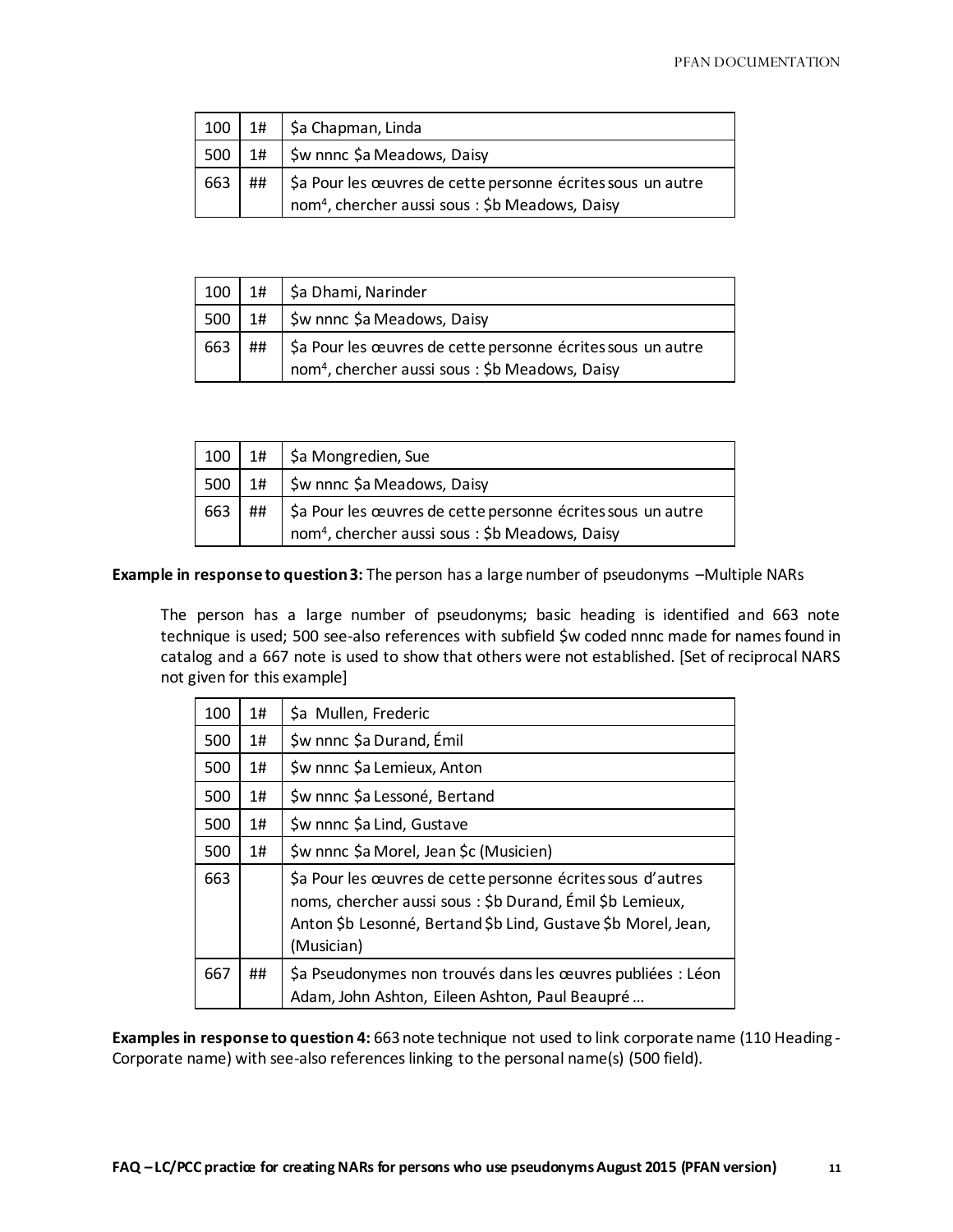Corporate name with 500 field (simple see-also references) linking to all the associated personal name NARs.

| 110 | 2#    | \$a Crosby, Stills, Nash & Young |
|-----|-------|----------------------------------|
| 500 | $1\#$ | \$a Crosby, David, \$d 1941-     |
| 500 | 1#    | \$a Stills, Stephen              |
| 500 | 1#    | \$a Nash, Graham                 |
| 500 | $1\#$ | \$a Young, Neil, \$d 1945-       |

NARs for each personal name (100 Heading-Name) with a 510 field (simple see-also reference) linking to the corporate name on each NAR.

|  | $100$   1#   \$a Crosby, David, \$d 1941-                 |
|--|-----------------------------------------------------------|
|  | $\sqrt{510}$ 2# $\sqrt{5}$ a Crosby, Stills, Nash & Young |

|  | 110   1#   \$a Stills, Stephen                                  |
|--|-----------------------------------------------------------------|
|  | $\vert$ 510 $\vert$ 2# $\vert$ \$a Crosby, Stills, Nash & Young |

|  | $110$   1#   \$a Nash, Graham                                   |
|--|-----------------------------------------------------------------|
|  | $\vert$ 510 $\vert$ 2# $\vert$ \$a Crosby, Stills, Nash & Young |

|  | $\mid$ 110 $\mid$ 1# $\mid$ \$a Young, Neil, \$d 1945- |
|--|--------------------------------------------------------|
|  | 510   2#   \$a Crosby, Stills, Nash & Young            |

**Example 4.1 :** RDA catalogers may choose to add Appendix K relationship designators to relate a group member to the corporate name

|                   |               | 110   2#   \$a Crosby, Stills, Nash & Young        |
|-------------------|---------------|----------------------------------------------------|
| 500               | $1\texttt{#}$ | \$w r \$i Membre : \$a Crosby, David, \$d 1941-    |
| 500               | $1\texttt{#}$ | \$w r \$i Membre : \$a Stills, Stephen             |
| 500               | 1#            | \$w r \$i Membre : \$a Nash, Graham                |
| 1500 <sub>1</sub> |               | 1#   \$w r \$i Membre : \$a Young, Neil, \$d 1945- |

RDA Appendix K used to relate each personal name to the corporate entity [only one example shown here]

|  | $\begin{array}{ c c c c c }\n\hline\n100 & 1\# & \text{Sa Crossy, David, $d$ 1941-\hline\n\end{array}$ |
|--|--------------------------------------------------------------------------------------------------------|
|  | 510 2#   \$w r \$i Collectivité : \$a Crosby, Stills, Nash & Young                                     |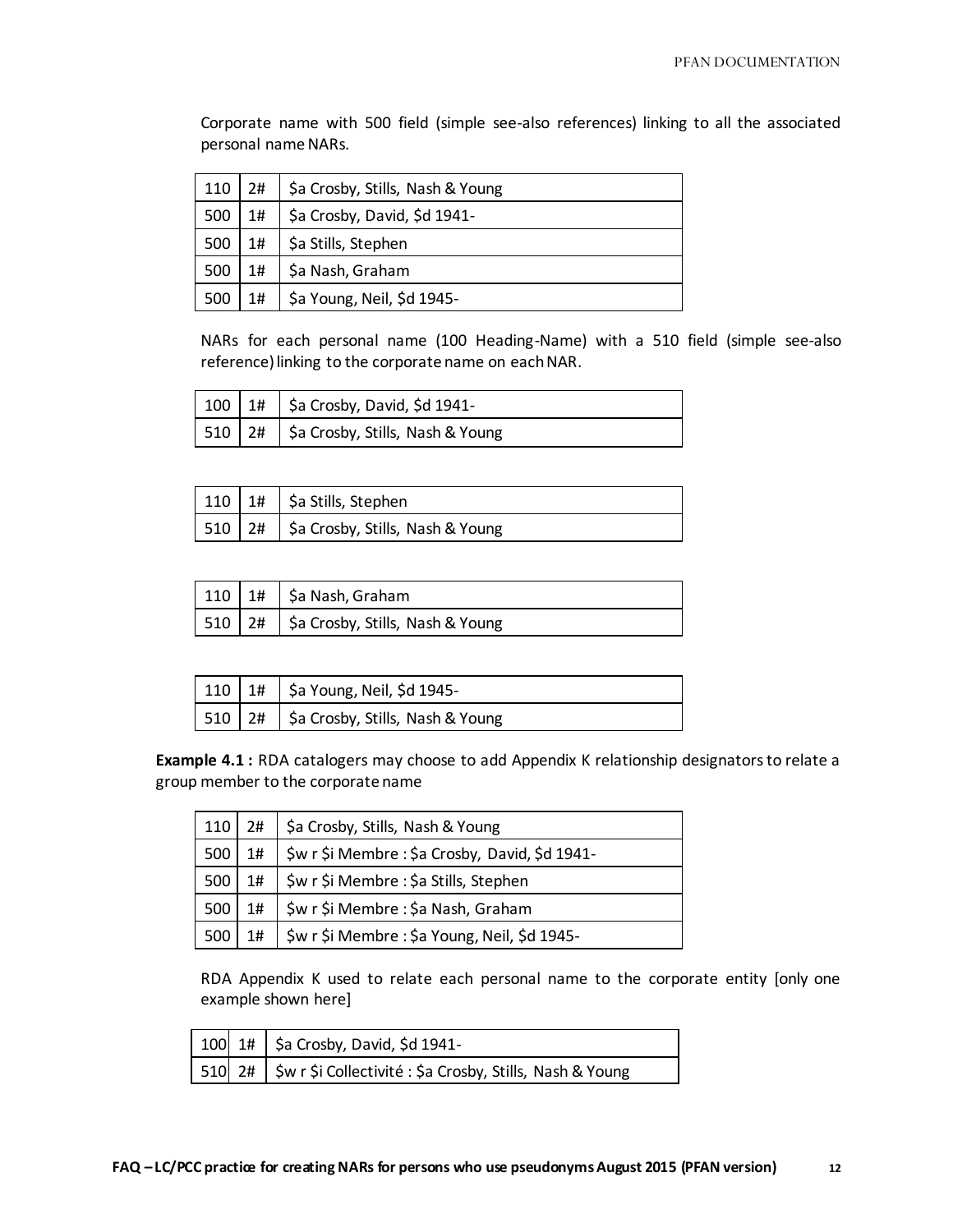**Examples in response to question 6:** Non-contemporary author uses more than one name for separate bibliographic identities – Separate NARs

|  | 100 1#   \$a Dodgson, Charles Lutwidge, \$d 1832-1898 |
|--|-------------------------------------------------------|
|  | . 500 1# Sa Carroll, Lewis, \$d 1832-1898             |

|  | 100 1#   \$a Carroll, Lewis, \$d 1832-1898          |
|--|-----------------------------------------------------|
|  | 500 1# \$a Dodgson, Charles Lutwidge, \$d 1832-1898 |

## **Examples in response to question 7:** Variations of a real name used concurrently – Multiple NARs

| 100 | 1# | \$a Lasky, Kathryn                                                                                                                                                                                                                                                        |
|-----|----|---------------------------------------------------------------------------------------------------------------------------------------------------------------------------------------------------------------------------------------------------------------------------|
| 500 | 1# | \$w nnnc \$a Knight, Kathryn Lasky                                                                                                                                                                                                                                        |
| 500 | 1# | \$w nnnc \$a Swann, E. L.                                                                                                                                                                                                                                                 |
| 663 | ## | \$a Pour les œuvres de cette personne écrites sous<br>d'autres noms, chercher aussi sous : \$b Knight, Kathryn<br>Lasky \$b Swann, E. L.                                                                                                                                  |
| 670 | ## | A baby for Max, 1984 : \$b p. de t. CIP (Kathyrn Lasky)<br>information sur l'auteure (Kathryn Lasky Knight; utilise le<br>pseudonyme E.L. Swann)                                                                                                                          |
| 670 | ## | Téléphone à l'auteure, 17 juillet 1986 \$b (l'auteure<br>continuera à écrire des œuvres pour enfants sous<br>"Kathryn Lasky" et des œuvres pour adultes sous<br>"Kathryn Lasky Knight" et souhaite que la LC utilise des<br>vedettes distinctes pour chaque type d'œuvre) |
| 100 | 1# | \$a Knight, Kathryn Lasky                                                                                                                                                                                                                                                 |
| 500 | 1# | \$w nnnc \$a Lasky, Kathryn                                                                                                                                                                                                                                               |
| 663 | ## | \$a Les œuvres de cette personne sont identifiées par le<br>nom utilisé dans le document. Pour une liste d'autres<br>noms utilisés par cette personne, chercher aussi sous :<br>\$b Lasky, Kathryn                                                                        |
| 670 | ## | Atlantic circle, 1986 : \$b p. de t. (Kathyrn Lasky Knight)                                                                                                                                                                                                               |
| 670 | ## | Téléphone à l'auteure, 17 juillet 1986 \$b (l'auteure<br>continuera à écrire des œuvres pour enfants sous<br>"Kathryn Lasky" et des œuvres pour adultes sous<br>"Kathryn Lasky Knight" et souhaite que la LC utilise des<br>vedettes distinctes pour chaque type d'œuvre) |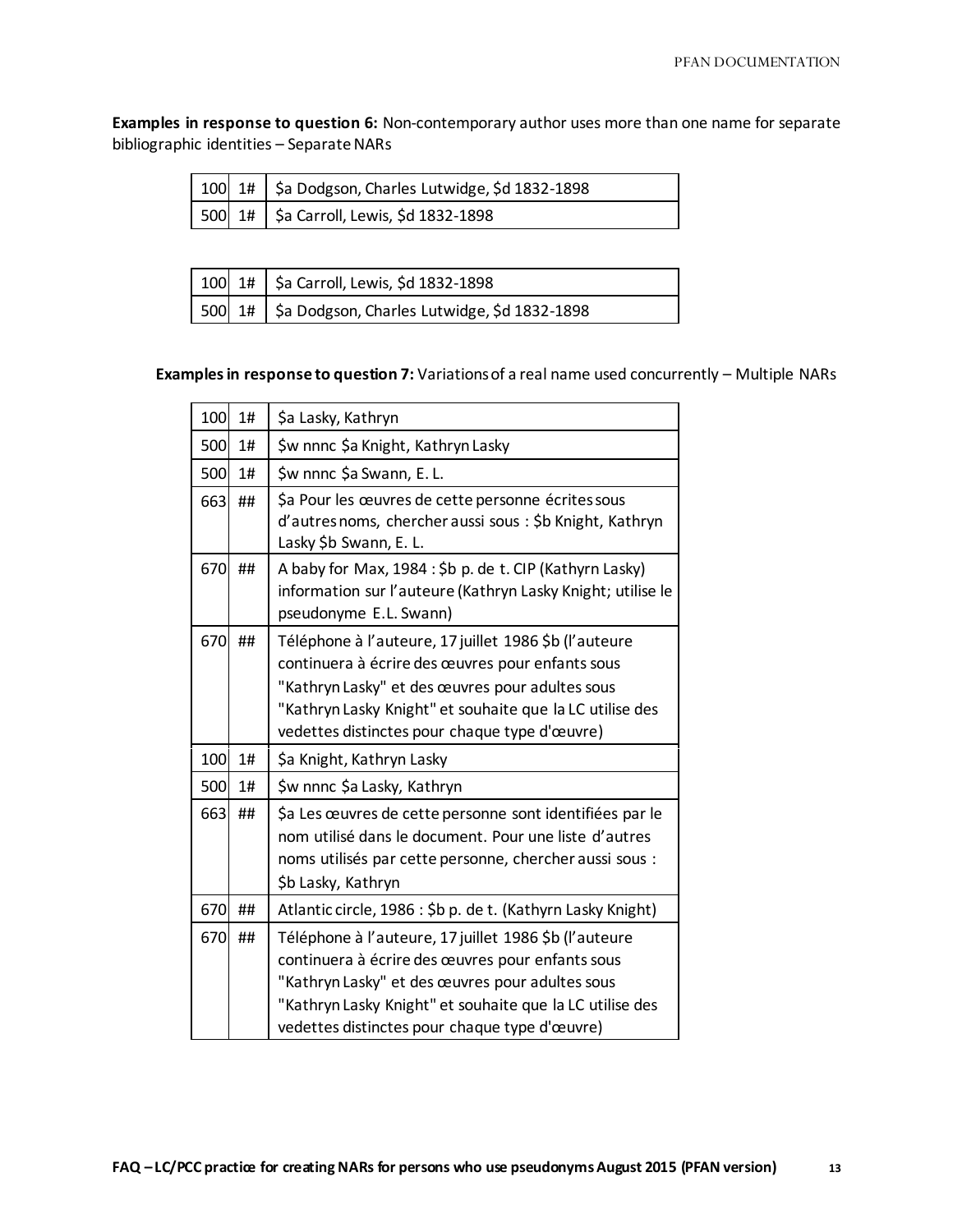| 100 | 1# | \$a Swann, E. L.                                                                                                                                                                                                    |
|-----|----|---------------------------------------------------------------------------------------------------------------------------------------------------------------------------------------------------------------------|
| 500 | 1# | \$w nnnc \$a Lasky, Kathryn                                                                                                                                                                                         |
| 663 | ## | \$a Les œuvres de cette personne sont identifiées par le<br>nom utilisé dans le document. Pour une liste d'autres<br>noms utilisés par cette personne, chercher aussi sous :<br>\$b Lasky, Kathryn                  |
| 670 | ## | Night gardening, 1999 : \$b p. de t. CIP (E.L. Swann)<br>information de l'éditeur (pseudonyme de Kathryn<br>Lasky/Kathryn Lasky Knight; utilisera ce pseudonyme<br>pour les grands romans commerciaux pour adultes) |

**Examples in response to question 8:** Pseudonym in conflict with existing undifferentiated name – new pseudonym Anthea Lawson conflicts with an existingundifferentiated heading representing other identities named Anthea Lawson: New NARcreated for the pseudonym with the application of RDA 9.19.1.5, Period of Activity of the Person, to break the conflict:

| 100        | 1#    | \$a Lawson, Anthea, \$d activité 2009                                                                                                                                                                        |
|------------|-------|--------------------------------------------------------------------------------------------------------------------------------------------------------------------------------------------------------------|
| <b>500</b> | $1\#$ | \$w nnnc \$a Lawrence, Anthea, \$d 1967-                                                                                                                                                                     |
| 500        | 1#    | \$w nnnc \$a Dumbeck, Lawson                                                                                                                                                                                 |
| 663        | ##    | \$a Pseudonyme conjoint d'Anthea Lawrence et Lawson<br>Dumbeck. Pour les œuvres de ces personnes écrites<br>sous leurs propres noms, chercher aussi sous :<br>\$b Lawrence, Anthea, 1967-\$b Dumbeck, Lawson |
| 670        | ##    | All he desires, c2009 : \$b p. de t. (Anthea Lawson)                                                                                                                                                         |
| 670        | ##    | Romance wiki, consulté le 26 octobre 2010 : \$b (Anthea<br>Lawson est le pseudonyme conjoint d'Anthea Lawrence<br>et Lawson Dumbeck)                                                                         |

**Example 8.1:** NAR for Lawrence, Anthea, 1967-with 500 see-also reference to the pseudonym in the new NAR.

| 100 | $1\#$ | \$a Lawrence, Anthea, \$d 1967-                                                                                                                   |
|-----|-------|---------------------------------------------------------------------------------------------------------------------------------------------------|
| 500 | $1\#$ | \$w nnnc \$a Lawson, Anthea, \$d activité 2009                                                                                                    |
| 663 | ##    | \$a Pour les œuvres de cette personne écrites en<br>collaboration avec Lawson Dumbeck, chercher aussi<br>sous : \$b Lawson, Anthea, activité 2009 |
|     | ##    | Passionate, 2008 \$b p. de t. (Anthea Lawson)                                                                                                     |